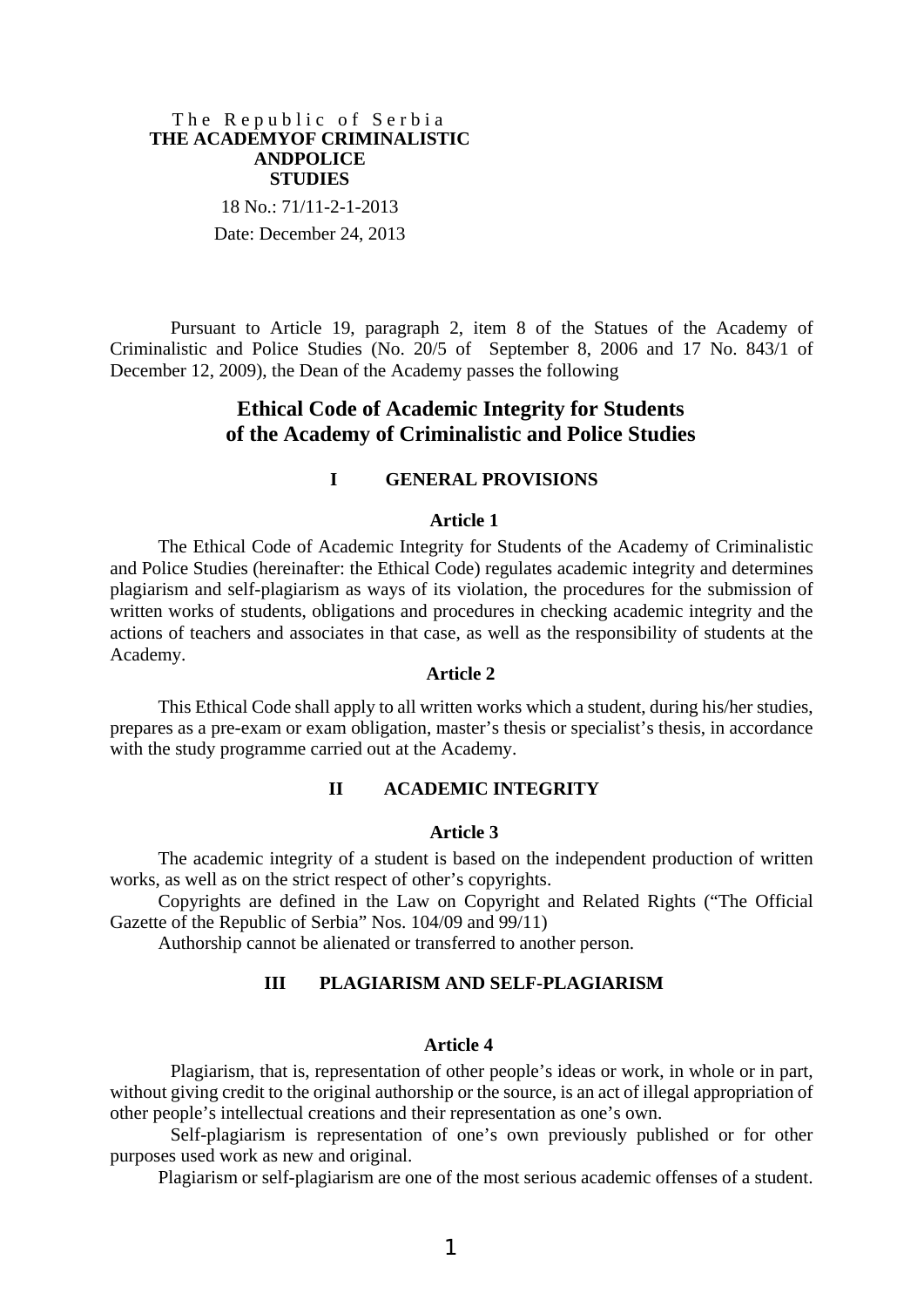#### **Article5**

Throughout this Ethical Code, plagiarism shall include:

1. verbatim appropriation of a text by another author, i.e. copying from electronic or printed sources, in Serbian or foreign language, in part or in whole, without citing the name of the author or source, as well as without clearly marking the part which was appropriated;

2. paraphrasing or summarising a text by another author from electronic or printed sources, in Serbian or foreign language, in part or in whole, without proper citation of the name of the author or source, as well as without clearly marking the paraphrased part;

3. representing another author's ideas as one's own, while failing to cite the names of authors or sources from which the text was taken.

### **Article 6**

Throughout this Ethical Code, self-plagiarism shall include:

- representing one's own work as original, although it is identical to the work that has already been used at the current or previous level of education, or has been used for other purposes;

- using more than one third of one's own work, without stating the fact that it has already been used at the current or previous level of education, or has been used for other purposes.

# **IV PROCEDURES FOR SUBMISSION OF STUDENTS' WRITTEN WORKS**

# **Article 7**

Student shall submit the written work in electronic and printed versions, including his/her hand-signed Statement on academic integrity.

Student shall submit the work in electronic form in Cyrillic and Latin script, in Microsoft Word programme, via e-mail or on CD.

Student shall also submit the work in printed form, in Cyrillic script.

The content of the Statement on academic integrity is enclosed in the appendix to the Rulebook on enrolment and second degree studies of the Academy of Criminalistic and Police Studies.

Students' written works shall be kept in the Academy's archive.

### **Article 8**

Student is obliged to state the name and work of each author and the electronic or printed source that he/she used while preparing his/her work, adhering to the rules of citing or paraphrasing.

If a student uses parts of his/her work that has already been used for other purposes or has been published earlier, he/she is obliged to clearly state its original purpose and electronic or printed source, as well as the extent to which he/she used it in his/her new work.

# **V RESPONSIBITITIES OF TEACHERS AND ASSOCIATES IN CHECKING ACADEMIC INTEGRITY**

# **Article 9**

Teachers and associates of the Academy are obliged to inform the students on the norms of academic integrity at the beginning of their studies, as well as on the rules for citing the ideas and works of other authors, and paraphrasing rules.

Teachers and associates are also obliged to inform the students that plagiarism and self-plagiarism represent a serious disciplinary violation.

Teachers and associates are obliged to store each written work of a student in electronic